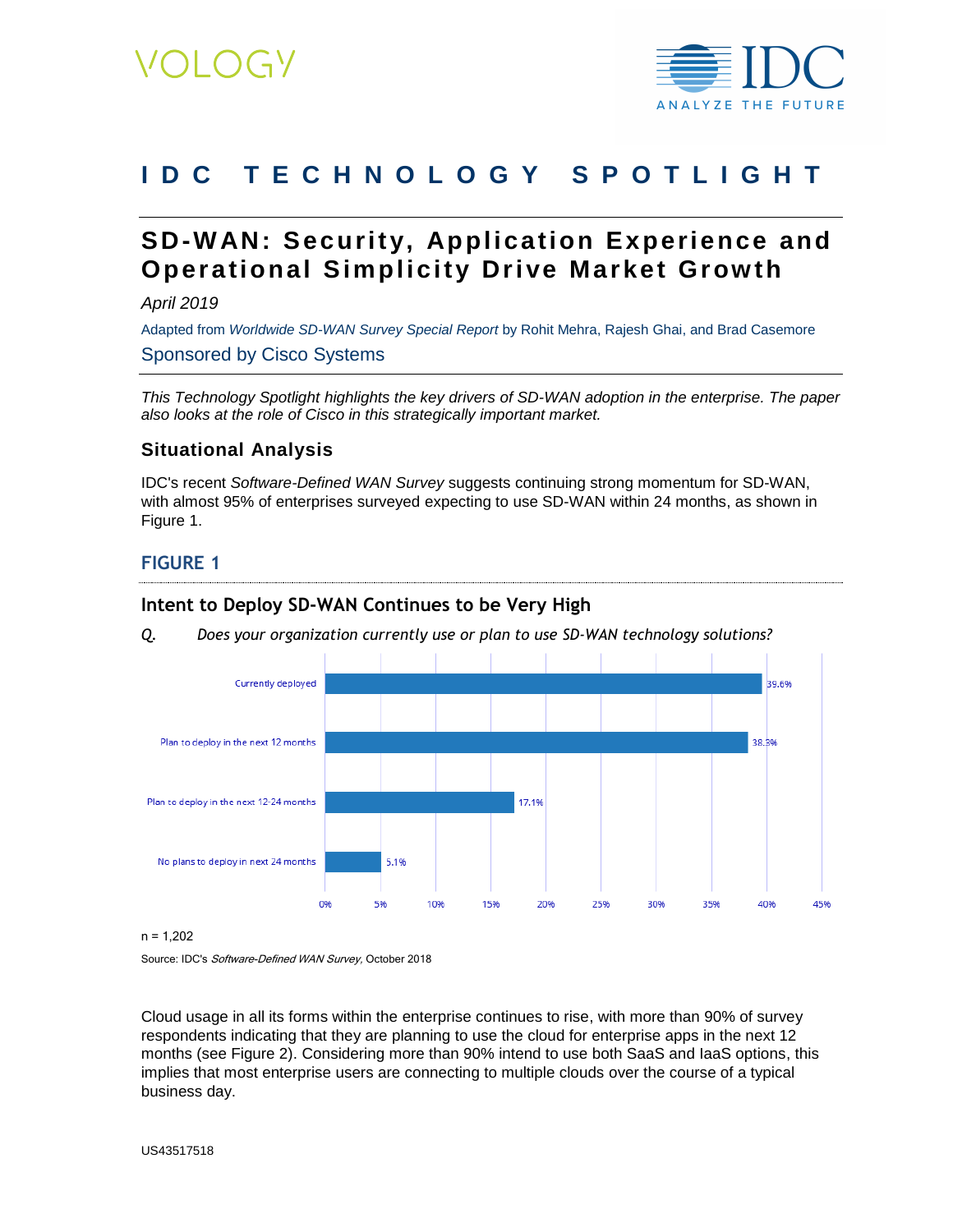



### **FIGURE 2**

#### **Multi-Cloud Usage Is Up Significantly**

*Q. What type(s) of cloud services or resources is your organization currently using and planning to use in the next 12 months?*



#### $n = 1,202$

Source: IDC's Software-Defined WAN Survey, August 2018

From a networking perspective, the importance of cloud usage as a driver of WAN technology choice also continues to grow. Nearly 75% of respondents in IDC's SD-WAN survey believe SaaS/ Cloud Services are important to current WAN technology choices (see Figure 3).

### **FIGURE 3**

#### **Cloud Usage Continues to Grow as a Driver of WAN Technology Choice**

*Q. Please rate the importance of SaaS/cloud services in your organization's WAN technology choices now and in 12-24 months?*



n = 1,202

Source: IDC's Software-Defined WAN Survey, August 2018

Security in a cloud context and the rising complexity of multi-transport and multi-cloud connectivity are the top challenges faced by WAN administrators in enterprises today (see Figure 4).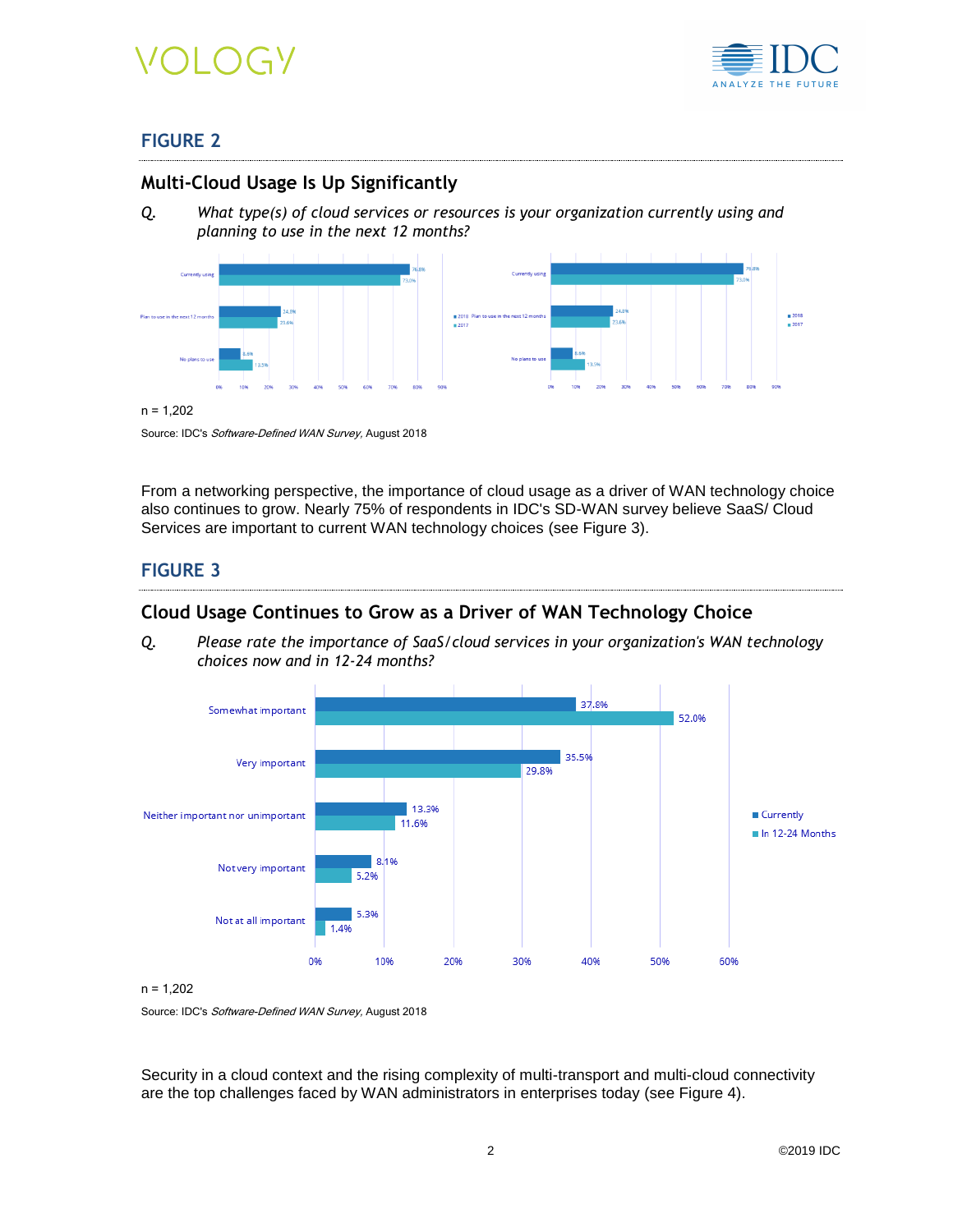# VOLOGY



# **FIGURE 4**

### **Cloud Security and Rising WAN Complexity Are the Top WAN Challenges Today**

*Q. Select the three most important WAN challenges (from the following) that best relate to your company?*





Source: IDC's Software-Defined WAN Survey, August 2018

Considering cloud usage is a key driver of WAN technology choice, and considering the top challenges faced by enterprises today, the WAN is demanding a new architecture. SD-WAN fills that void in the market. The top drivers of SD-WAN adoption are not very surprising. The IDC survey suggests that secure connectivity to cloud apps, the ability to improve performance of these cloud apps and the ability to automate and simplify management of WAN infrastructure are the top three drivers of SD-WAN adoption in the enterprise (see Figure 5).

#### **FIGURE 5**

# **Secure Cloud Connectivity, Performance of Cloud Apps, and Simplified WAN Management Are Top Drivers of SD-WAN Adoption**

*Q. Which of the following are the top two use case criteria for adopting an SD-WAN technology solution?*



#### $n = 1.202$

Source: IDC's Software-Defined WAN Survey, August 2018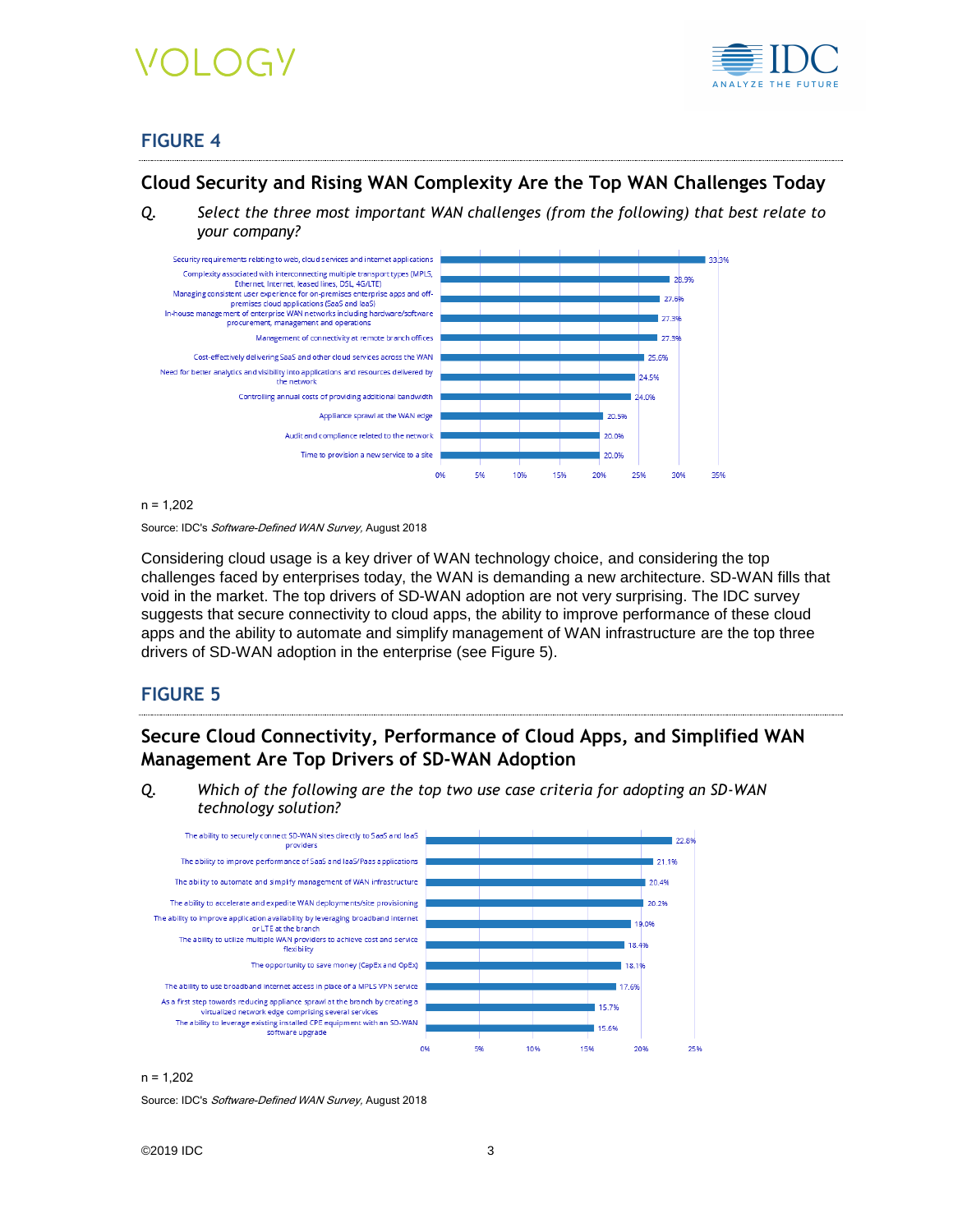

In this paper, we further explore these top drivers of SD-WAN and look at how enterprises have benefited from adopting SD-WAN.

### **SD-WAN: Key Value Drivers**

SD-WAN at its core helps enterprises achieve dynamic alignment among business and IT strategy, application policy, and WAN configuration. In other words, it enables the WAN to provide the application experience (reliability, availability, performance), and application security demanded by business users, and the operational simplicity that IT and network admins yearn for in the current paradigm of rising IT complexity. We further explore these three key value drivers of SD-WAN adoption below:

■ **Seamless, secure cloud connectivity.** In the absence of SD-WAN, connecting users securely to public cloud apps is complex and expensive. In most cases, enterprises haul cloud traffic emanating from the branch back to a central internet security point in the corporate datacenter over expensive MPLS links. This also has an impact on app performance for apps that may be leveraging the MPLS links. In cases where the enterprise accesses cloud apps directly from the branch (leveraging IPSec firewalls), in the absence of SD-WAN, the security paradigm is not ideal either. All cloud-bound traffic from a branch is transported over the same IPSec tunnel with no isolation for traffic originating from different business units or traffic intended for different public cloud segments. Application-specific network policy is then applied at either of the two endpoints.

Early adopters of SD-WAN appear to have achieved a reasonable degree of control over these problems of providing seamless, secure connectivity to cloud apps at the branch. With integrated security features in SD-WAN like layer 4–7 firewalls, IPS, anti-malware, and URL filtering, direct internet access from the branch is a nonissue. More importantly, SD-WAN enables an enterprise to segment WAN traffic based on its origin or its destination. Typically, all enterprise apps are segmented into virtual private clouds (VPCs) and traffic into virtual networks (VNETs) to achieve the necessary isolation that the business units owning the apps demand. SD-WAN enables pervasive segmentation to be achieved on the WAN by isolating traffic into specific WAN segments and mapping these WAN segments onto the specific VPCs and VNETs. Application policy can now be applied to each WAN segment, thus achieving seamless, end-to-end secure cloud connectivity for all apps.

A key use case/benefit of SD-WAN that has come to the fore in early deployment is segmentation of enterprise assets that can now be pervasively enabled on the WAN. With SD-WAN, missioncritical traffic and assets can be partitioned and protected against vulnerabilities in other parts of the enterprise. This use case appears to be especially popular in verticals such as retail, healthcare, and financial (see Figure 6).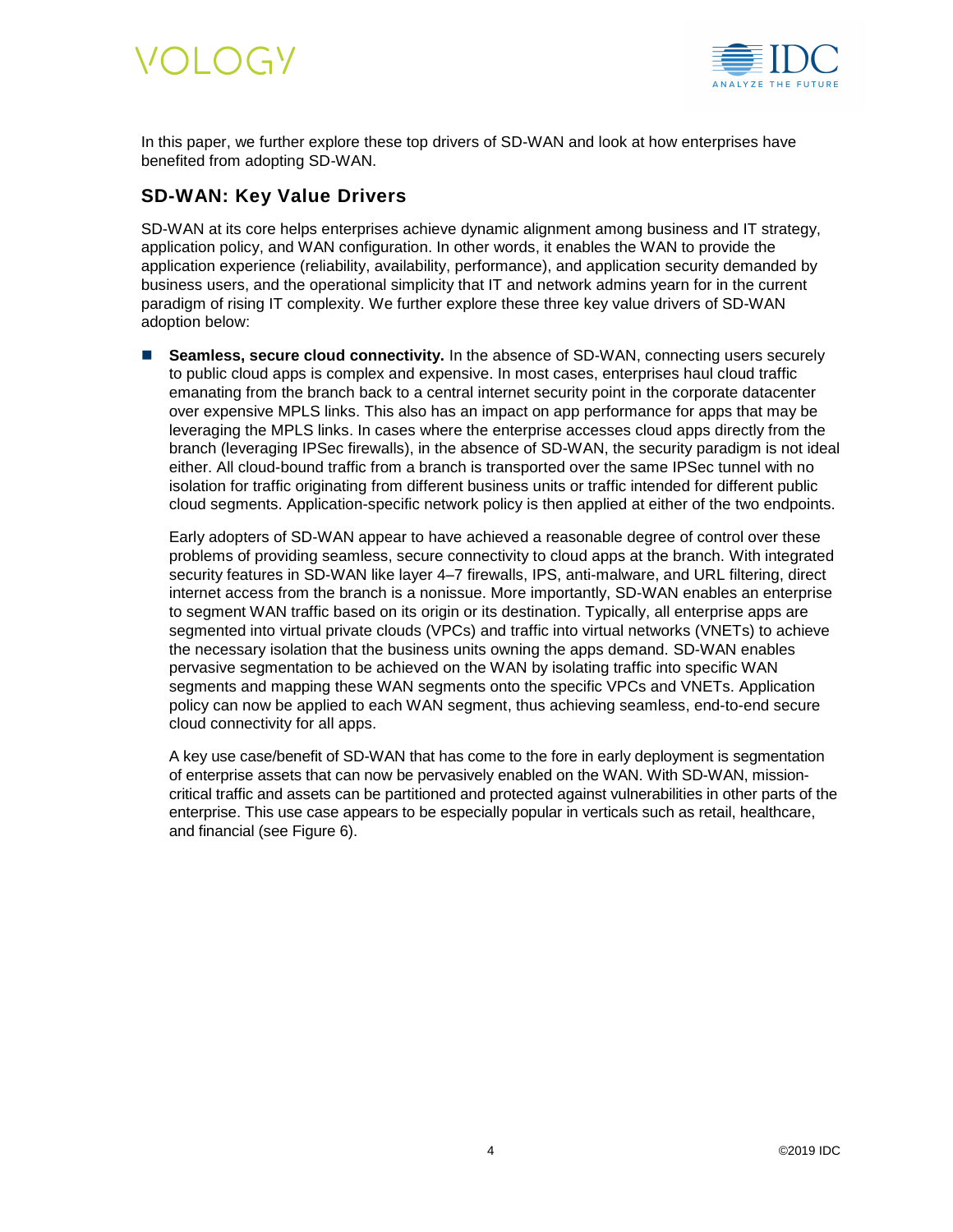

### **FIGURE 6**



#### **End-to-End Traffic Isolation Using SD-WAN Segmentation**

Source: IDC, 2018

While end-to-end application traffic isolation in the WAN is a key benefit of SD-WAN, the security benefits do not end there. SD-WAN can also protect application traffic from threats within the enterprise and from outside by leveraging a full stack of security solutions included in SD-WAN such as next-gen Firewalls, IPS, URL filtering, malware protection, and cloud security. This full stack of security solutions can enable policy-based layer 3-7 protection for all traffic on the WAN irrespective of destination — the cloud or the corporate datacenter. Application traffic emanating to the cloud straight from the branch can now be secured using a secure internet or cloud gateway. Users, applications, and their data at the branch edge can be protected by the stack of security solutions incorporated into the SD-WAN on-premises appliance, vCPE, or router, which typically includes next-gen firewall, intrusion protection, malware protection, and URL filtering.

◼ **Application experience.** SD-WAN enables the enterprise to identify and set up applicationspecific policies and SLA criteria around attributes such as latency, jitter, and loss. A key benefit of using SD-WAN is that it enables dynamic policy-based routing for all application traffic at the branch. Depending on policy defined at the SD-WAN controller and on conditions prevailing on the network links at a branch, application traffic is routed in real time over the most optimal path to deliver the attributes of bandwidth/latency performance, security, or availability for all branch application traffic. With SD-WAN, applications and their users can now be isolated from network brownouts and outages with app-aware policies. If a specific link carrying application traffic goes down, the traffic is automatically routed over another link to preserve the SLA. If a broadband link shows unacceptable packet loss, mission-critical application traffic is automatically routed over a more reliable broadband or MPLS link to ensure the application SLA is not compromised. User experience is thus maximized while ensuring the security posture is not compromised. This feature has helped optimize the performance of a significant number of third-party apps at the branch and hence improve the application experience of users of those apps.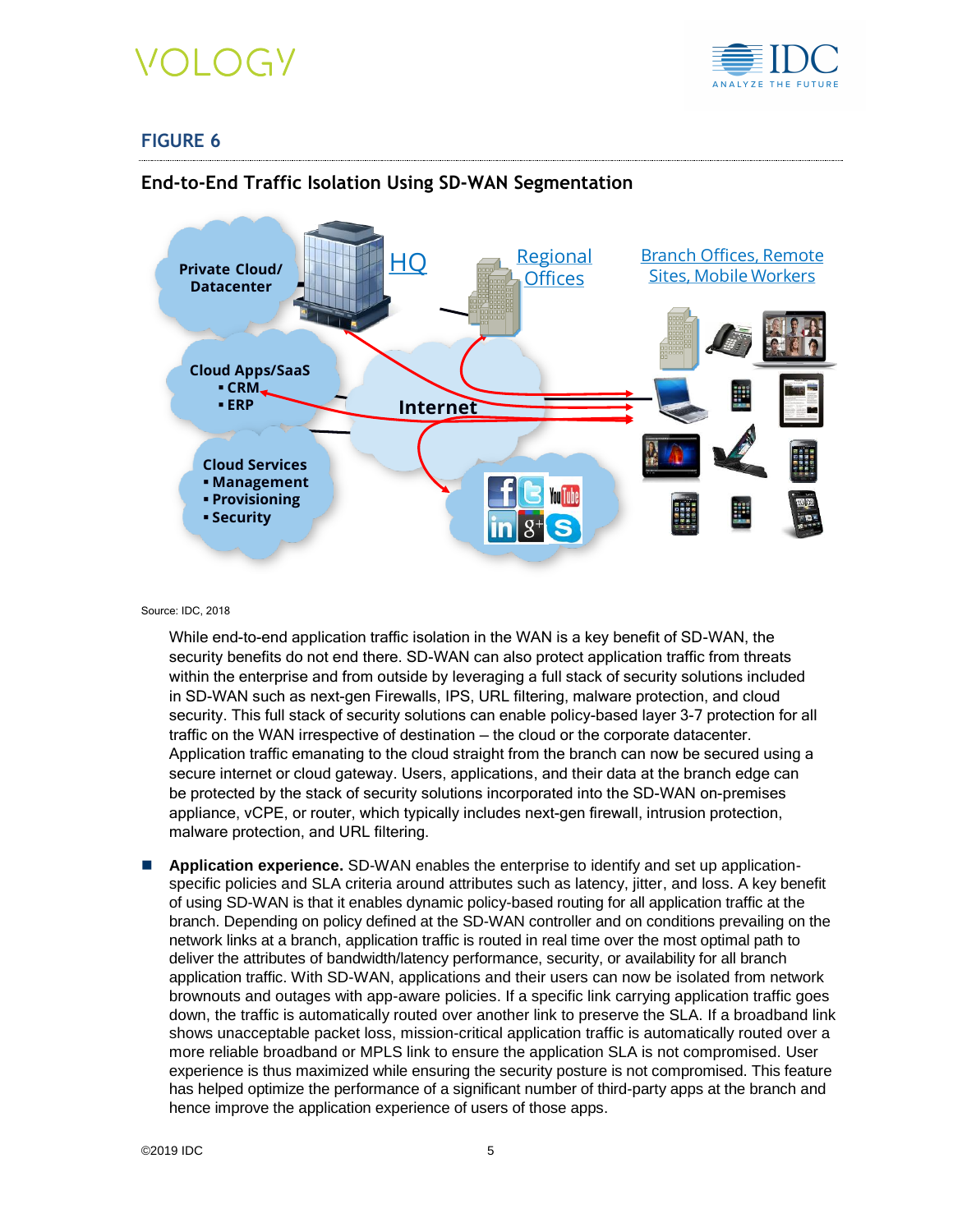

■ **Operational simplicity**. With SD-WAN in deployment, new WAN locations / sites and new WAN segments can be provisioned much faster and application policy can be applied to each site and segment. Not only can WAN sites and segments be provisioned faster but different WAN topologies can be created per segment. A specific WAN segment at a branch needs to connect to other branches — this topology can be specified in the application policy for the segment. If WAN traffic on a segment needs to be restricted from being routed to another branch, this can be specified in application policy and implemented at an enterprise level. Importantly, business partners can be provided secure access to specific business segments on the WAN and restricted from others.

Moreover, SD-WAN solutions come with a fair degree of automation of routine tasks that significantly reduce the complexity inherent in Wide area network (WAN) management today. Policy management can be centrally orchestrated and managed at a granular level by user, by site and by specific applications. Network visibility afforded across all links can be used to proactively remediate problems before they assume troublesome proportions. Using a cloudmanaged single management interface, thousands of locations can be managed as a single deployment, greatly simplifying the task of WAN management and allowing the organization to scale the network at significantly reduced operating costs.

#### **Business Value of SD-WAN Deployment**

The early SD-WAN value proposition and ROI has been largely centered around WAN operatingexpense reduction by enabling an enterprise to substitute expensive MPLS with cheaper broadband connectivity options. However, more recent mature deployments of SD-WAN have unearthed significantly higher business value from the operational simplicity entailed in SD-WAN deployments, improved application experience, and the greater scalability and flexibility that SD-WAN has bestowed on the network. Specifically, IDC research suggests that enterprises who have deployed SD-WAN report the following:

- **Requiring less IT staff time to manage and secure WANs** through centralized softwaredefined automation and segmentation, helping further optimize the cost of running WANs
- **Providing higher-performing and more reliable** business applications, enabling higher employee productivity levels
- Instilling business operations with greater scalability and flexibility, helping address more business opportunities and thereby increase revenue
- Increasing performance while lowering connectivity costs by increasing bandwidth even as they reduce overall connectivity costs

Longer-term, IDC views the following as critical for sustaining SD-WAN's ROI and business value:

- **Pathway toward a software-defined branch.** In the longer term, IDC sees the SD-WAN as a first step toward a software-defined branch. In this vision, IDC views SD-WAN as a broader platform for several virtual network functions at the branch edge. This model involves the hosting of several network functions that today are deployed as individual appliances on a common hardware platform in a virtual CPE model. The model confers several benefits to the enterprise. While the short-term business benefit may be lower technology acquisition costs, the long-term business case rests on the advantages that accrue from the simplicity, flexibility, and agility that the virtual CPE model gives the enterprise or the service provider delivering the network service.
- Use of machine learning (ML), artificial intelligence (AI), and intent-based networking **systems (IBNS) for dynamic policy optimization.** SD-WAN in its current form does a great job of optimizing the WAN for a set of application-specific policies. The application policy is, however,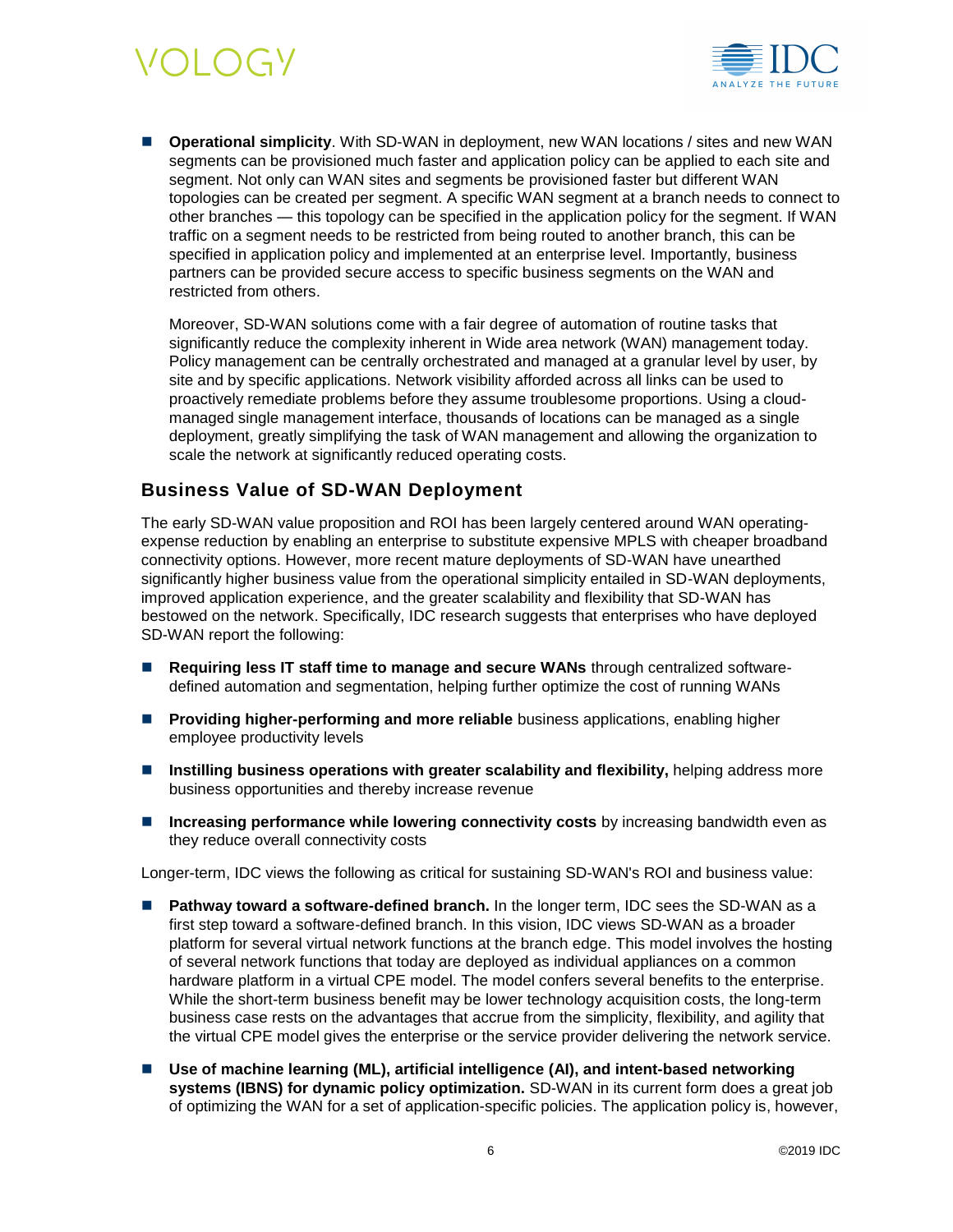



a snapshot in time, and it represents what is best for applications and users given current network conditions at that specific point in time. In IDC's view, a great opportunity exists for vendors and enterprises to optimize the network based on policy that is dynamic and changes with time. IDC believes the use of ML/AI techniques and associated IBNS philosophies offers the potential to make SD-WAN a driver of a self-learning, self-healing WAN that is also secure and path-optimized based on a dynamic application policy.

### **Considering Cisco**

In 2017, Cisco acquired private SD-WAN start-up Viptela to enhance its enterprise routing and SD-WAN portfolio of solutions. From a solution architecture perspective, Viptela's SD-WAN solution applies the latest advances in software-defined networking to the emerging cloud-networked WAN context. The solution features a complete separation of the control plane and the data plane. The SD-WAN Controller vSmart provides security, route, and policy management to on-premises vEdge routers. Each controller instance supports up to 3,000 edge devices and can scale out for even larger deployments. The vManage component provides centralized configuration management and monitoring across the network. Both vSmart and vManage are cloud-delivered VMs operated as a service by Viptela.

More recently, Cisco announced that it has integrated the Viptela IP into the widely-deployed Cisco Enterprise Routing ISR platform. Since late 2017, the Viptela SD-WAN Controller vSmart was interoperable with all ISR edge routers including those deployed at production sites. More recently, Cisco has enabled the ISR routers with all key features of Viptela's vEdge routers including zero touch provisioning, encryption and other security functions. In the near-future Cisco intends to have only the ISR as the branch SD-WAN platform, eliminating the vEdge routing SKU from its price list.

#### *Challenges*

The SD-WAN market — given its attractiveness — is highly competitive. There is a lot of hype around technology promise and vendor capabilities, which is not healthy for the market in the short term. Vendors such as Cisco have their work cut out for them in terms of making themselves heard and ensuring that their capabilities are fully understood by enterprises in the market.

#### **Conclusion**

IDC believes that the SD-WAN market has passed the hype phase and entered a period where early implementations have begun to deliver tangible benefits. To the extent that Cisco can execute on evolving requirements in a dynamic marketplace and address the challenges described in this paper, the company has a significant opportunity for success as this market becomes mainstream over the next few years.

#### A B O U T T H I S P U B L I C A T I O N

This publication was produced by IDC Custom Solutions. The opinion, analysis, and research results presented herein are drawn from more detailed research and analysis independently conducted and published by IDC, unless specific vendor sponsorship is noted. IDC Custom Solutions makes IDC content available in a wide range of formats for distribution by various companies. A license to distribute IDC content does not imply endorsement of or opinion about the licensee.

COPYRIGHT AND RESTRICTIONS

Any IDC information or reference to IDC that is to be used in advertising, press releases, or promotional materials requires prior written approval from IDC. For permission requests, contact the IDC Custom Solutions information line at 508-988-7610 or gms@idc.com. Translation and/or localization of this document require an additional license from IDC.